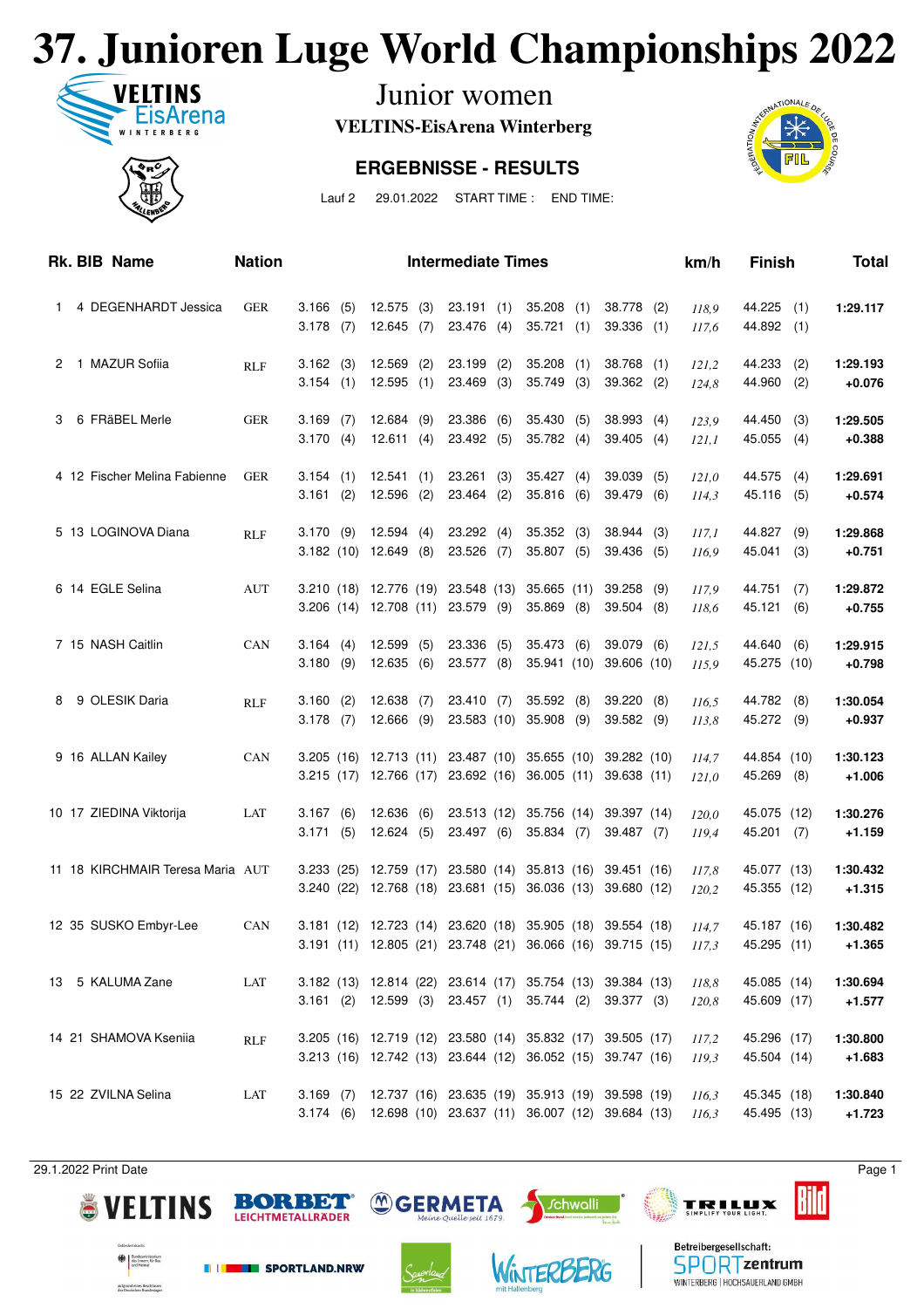## **37. Junioren Luge World Championships 2022**



Junior women

**VELTINS-EisArena Winterberg**

#### **ERGEBNISSE - RESULTS**



Lauf 2 29.01.2022 START TIME : END TIME:

| Rk. BIB Name             | <b>Nation</b> |                                                                    |  | <b>Intermediate Times</b> |  |  | km/h  | <b>Finish</b> | <b>Total</b> |
|--------------------------|---------------|--------------------------------------------------------------------|--|---------------------------|--|--|-------|---------------|--------------|
| 16 7 MORRISON Elana      | <b>USA</b>    | 3.235 (27) 12.796 (21) 23.606 (16) 35.793 (15) 39.444 (15)         |  |                           |  |  | 116.4 | 45.102 (15)   | 1:30.872     |
|                          |               | 3.239 (20) 12.779 (20) 23.692 (16) 36.278 (21) 39.999 (21)         |  |                           |  |  | 114,4 | 45.770 (19)   | $+1.755$     |
| 17 10 SKEL Laura         | GER           | 3.213 (19) 12.694 (10) 23.412 (8) 35.506 (7) 39.104 (7)            |  |                           |  |  | 117,1 | 44.586 (5)    | 1:30.968     |
|                          |               | 3.209 (15) 13.239 (25) 24.541 (25) 37.068 (25) 40.725 (25)         |  |                           |  |  | 121,0 | 46.382 (25)   | $+1.851$     |
| 18 23 VEJDELKOVA Anna    | <b>CZE</b>    | 3.229 (22) 12.775 (18) 23.651 (20) 36.012 (20) 39.716 (20)         |  |                           |  |  | 113.8 | 45.509 (21)   | 1:31.123     |
|                          |               | 3.231 (18) 12.737 (12) 23.650 (13) 36.069 (17) 39.782 (17)         |  |                           |  |  | 113,1 | 45.614 (18)   | $+2.006$     |
| 19 20 BRODYLO Jolie      | CAN           | 3.180 (10) 12.888 (29) 23.867 (25) 36.207 (25) 39.868 (24)         |  |                           |  |  | 113,7 | 45.558 (22)   | 1:31.156     |
|                          |               | 3.197 (12) 12.756 (15) 23.701 (19) 36.119 (19) 39.811 (19)         |  |                           |  |  | 122,1 | 45.598 (16)   | $+2.039$     |
| 20 27 GORDON Sophia      | USA           | 3.250 (31) 12.835 (24) 23.755 (24) 36.103 (23) 39.797 (23)         |  |                           |  |  | 115.2 | 45.592 (23)   | 1:31.174     |
|                          |               | 3.239 (20) 12.777 (19) 23.673 (14) 36.101 (18) 39.808 (18)         |  |                           |  |  | 114.9 | 45.582 (15)   | $+2.057$     |
| 21 11 ALLMAIER Barbara   | AUT           | 3.224 (21) 12.722 (13) 23.509 (11) 35.694 (12) 39.319 (11)         |  |                           |  |  | 117.0 | 44.949 (11)   | 1:31.282     |
|                          |               | 3.231 (18) 12.762 (16) 23.694 (18) 36.050 (14) 39.711 (14)         |  |                           |  |  | 116,1 | 46.333 (24)   | $+2.165$     |
| 22 24 COX Ella           | NZL           | 3.252 (32) 12.838 (25) 23.743 (23) 36.101 (22) 39.787 (21)         |  |                           |  |  | 113,4 | 45.482 (19)   | 1:31.308     |
|                          |               | 3.262 (25) 12.908 (23) 23.925 (23) 36.408 (22) 40.100 (22)         |  |                           |  |  | 114,7 | 45.826 (20)   | $+2.191$     |
| 23 26 TREMBOSOVA Nikola  | <b>SVK</b>    | 3.191 (15) 12.724 (15) 23.668 (21) 36.074 (21) 39.795 (22)         |  |                           |  |  | 117,1 | 45.638 (24)   | 1:31.634     |
|                          |               | 3.205 (13) 12.753 (14) 23.734 (20) 36.183 (20) 39.883 (20)         |  |                           |  |  | 118,4 | 45.996 (21)   | $+2.517$     |
| 24 3 KIPP Lara Michaela  | AUT           | 3.233 (25) 13.049 (33) 24.047 (31) 36.295 (26) 39.907 (25)         |  |                           |  |  | 121,7 | 45.490 (20)   | 1:31.802     |
|                          |               | 3.242 (23) 13.191 (24) 24.446 (24) 36.957 (24) 40.617 (24)         |  |                           |  |  | 119,9 | 46.312 (23)   | $+2.685$     |
| 25 25 SHKRET Anna        | <b>UKR</b>    | 3.240 (30) 12.790 (20) 23.742 (22) 36.194 (24) 39.937 (26)         |  |                           |  |  | 112,6 | 45.779 (25)   | 1:31.821     |
|                          |               | 3.251 (24) 12.847 (22) 23.874 (22) 36.416 (23) 40.148 (23)         |  |                           |  |  | 113,3 | 46.042 (22)   | $+2.704$     |
| 26 19 ERICKSON Emma      | <b>USA</b>    | 3.180 (10) 13.123 (34) 24.168 (34) 36.527 (30) 40.190 (30)         |  |                           |  |  | 120.0 | 45.896 (26)   | 45.896       |
|                          |               |                                                                    |  |                           |  |  |       |               |              |
| 27 28 NOVAKOVA Marketa   | CZE           | 3.231 (23) 12.895 (30) 23.933 (28) 36.376 (27) 40.059 (27) $120.3$ |  |                           |  |  |       | 46.027 (27)   | 46.027       |
|                          |               |                                                                    |  |                           |  |  |       |               |              |
| 28 29 PIWKOWSKA Dominika | POL           | 3.239 (29) 12.843 (26) 23.878 (26) 36.377 (28) 40.152 (28) $111.3$ |  |                           |  |  |       | 46.196 (28)   | 46.196       |
|                          |               |                                                                    |  |                           |  |  |       |               |              |
| 29 30 JANSOVA Lucie      | <b>CZE</b>    | 3.236 (28) 12.869 (28) 23.888 (27) 36.434 (29) 40.186 (29)         |  |                           |  |  | 116,5 | 46.238 (29)   | 46.238       |
|                          |               |                                                                    |  |                           |  |  |       |               |              |
| 30 2 BRYK Anna           | POL           | 3.232 (24) 13.335 (35) 24.571 (35) 37.022 (35) 40.708 (33)         |  |                           |  |  | 115,3 | 46.512 (30)   | 46.512       |

29.1.2022 Print Date Page 2

Bild





**BORBET** 

LEICHTMETALLRÄDER



*<sup>M</sup>GERMETA* 



**Schwalli** 



**TRILUX**